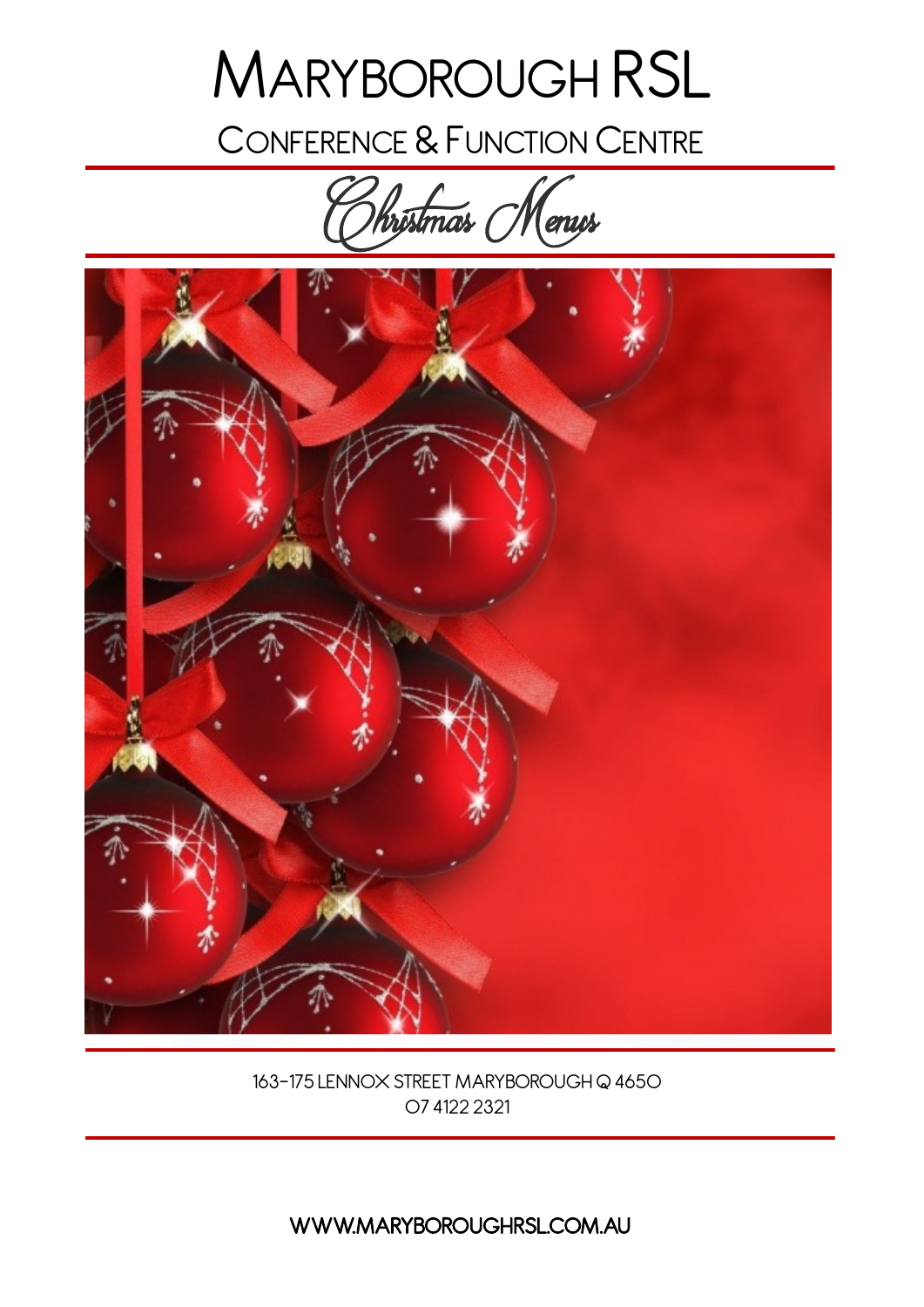

## WELCOME

At RSL Maryborough the exceptional quality of our facilities and our attention to detail is equaled only by the extraordinary standard of customer service offered to you and your guests.

Our New Function spaces are the ideal setting for every social occasion.

Come and discuss with us all your ideas and needs and let us show you what we can do to ensure your guests have a wonderful experience, "one to remember".

The Conference and Function Centre is fully equipped to make your function and outstanding success. We offer a range of event packages that are designed to be flexible enough to ensure your every wish is accommodated whilst placing special attention to detail and individual needs.

Our functions folio has been created to assist you in answering your first questions and our Function Team is available to provide expert advice and assistance.

Maryborough RSL Conference & Function Centre

163 - 175 Lennox Street Maryborough QLD 4650

| Contact | Sarah Baker                       |
|---------|-----------------------------------|
| Phone   | O7 4122 2321                      |
| Email   | sarah.baker@maryboroughrsl.com.au |
| Website | www.maryboroughrsl.com.au         |

#### ALL PRICES QUOTED INCLUDE GST

A surcharge of 10% applies for Sundays and Public Holidays. (Room Hire and Catering)

### BOOKING INFORMATION

To ensure the success of your event the following information has been designed to satisfy any questions and ensure the success of your event.

We have included Cocktail style option as well as Plated meals and Buffet Menus.

An exquisite array of cuisine has been created to provide you with a range of menus and choices that are simply extraordinary.

The menus that our Executive Chef has created are a sample of what we have to offer and it would be our pleasure to design a menu which suits your needs.

To ensure that we can cater for your function efficiently, it is essential that all details are finalised 14 days prior to your function.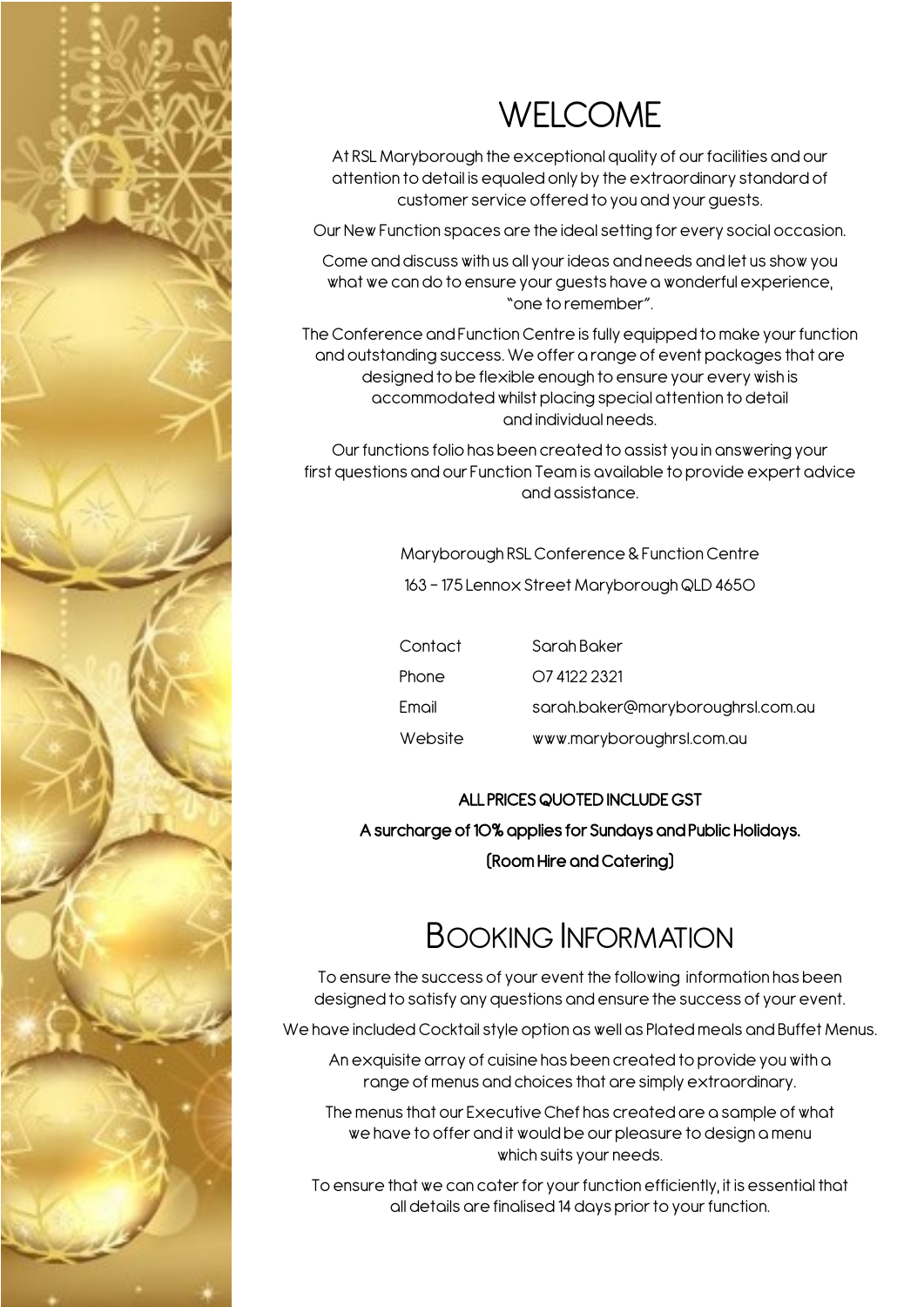### COCKTAIL PARTY SET-UP

Includes:

- $\star$  Use of the function room till midnight
- $\star$  Full room setup and cleaning
- $\star$  Friendly professional service and beverage staff
- Cocktail Party setup : dry bars clothed in black or white
- $*$  Present table clothed and skirted
- \* Use of lectern, cordless microphone, & staging

### THE ROOMS

### THE ARIADNE ROOM

Will comfortably fit 100 - 120 quests in a cocktail party situation. The room opens out onto open deck overlooking Adelaide Street \$125

#### THE LENNOX ROOM

Will comfortably fit 100 - 120 guests in a cocktail party situation. The room opens out onto open deck.

\$125

### ROOM 1842

Is the combination of both the Ariadne and Lennox Rooms and both open decks creating a large space to accommodate up to 250 guests.

\$200

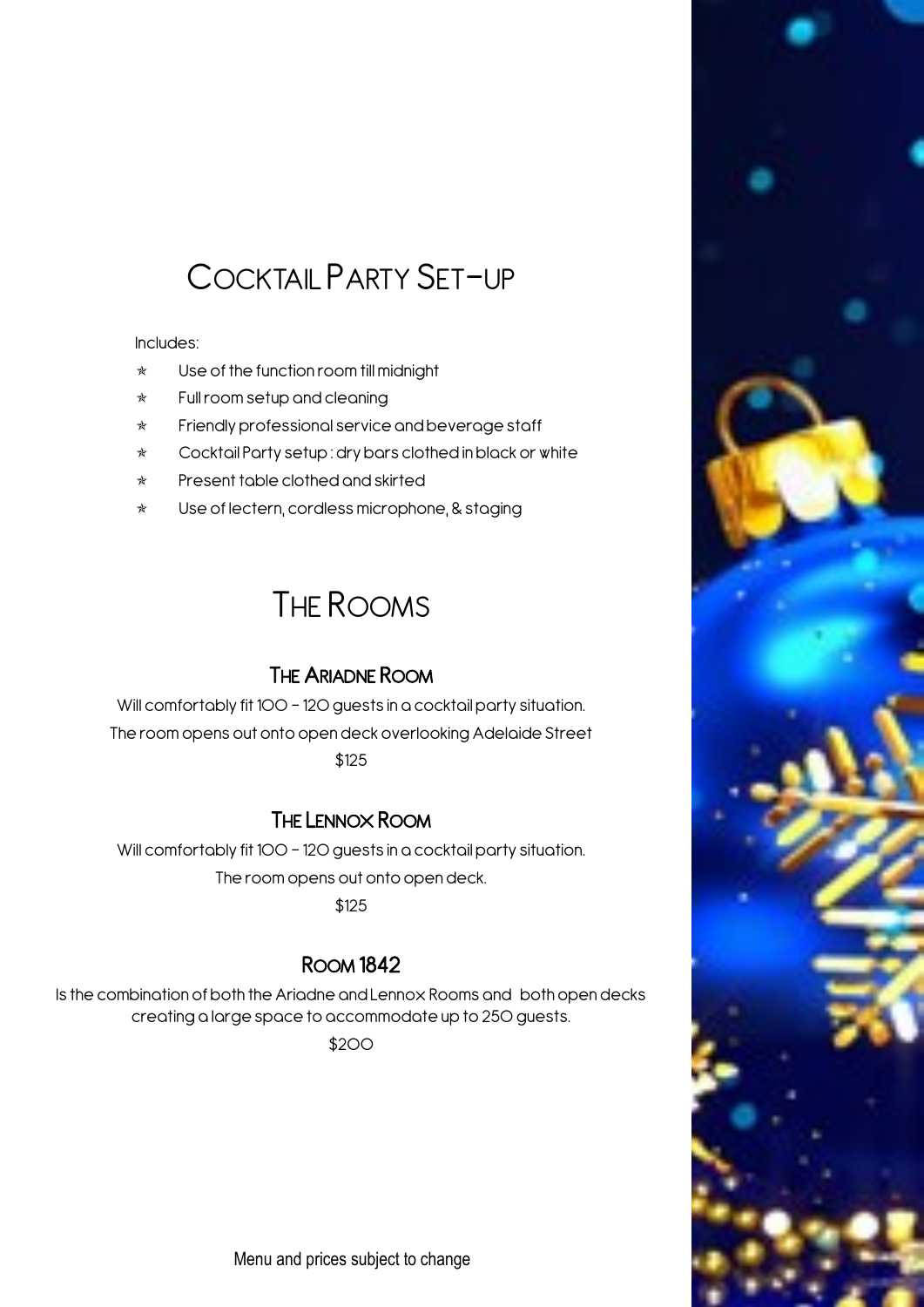

### Cocktail Platters

ANTIPASTO PLATTERS | \$80 or \$40 Half Platter Kabana, Cheese and Onions Fresh & Char Grilled Vegetables Prosciutto, Salami, Chorizo Olives, Fetta, Camembert and Assorted Dips with Biscuits

> COLD PLATTERS | \$50 Kabana, Cheese and Onions Fresh Vegetables Dips and Biscuits

STANDARD PLATTER | \$65 Mini Dim Sim Samosas Sausage Rolls Fish Goujons Spring Rolls Party Pies Prawn Parcels Asian Money Bags with Dipping Sauces

#### FAVOURITES PLATTER | \$85 Prawn Twisters Curry Puffs Mini Pies Prawn Toast Sausage Rolls Prawn Gyoza Corn Fritters Fish Goujons

with Dipping Sauces

#### DELUXE PLATTER | \$110

Moroccan Pastries Assorted Gourmet Pies Crumbed Prawn Cutlets Crumbed Calamari Southern Fried Chicken Mini Quiche Arancini Balls with Dipping Sauces

#### OTHER PLATTERS

| Cheese Platter                   | \$65 |
|----------------------------------|------|
| Sandwich Platter                 | \$5O |
| Gourmet Miniature Desserts \$125 |      |
| Turkish Bread Melts              | \$3O |
| Wedges Platter                   | \$4O |
|                                  |      |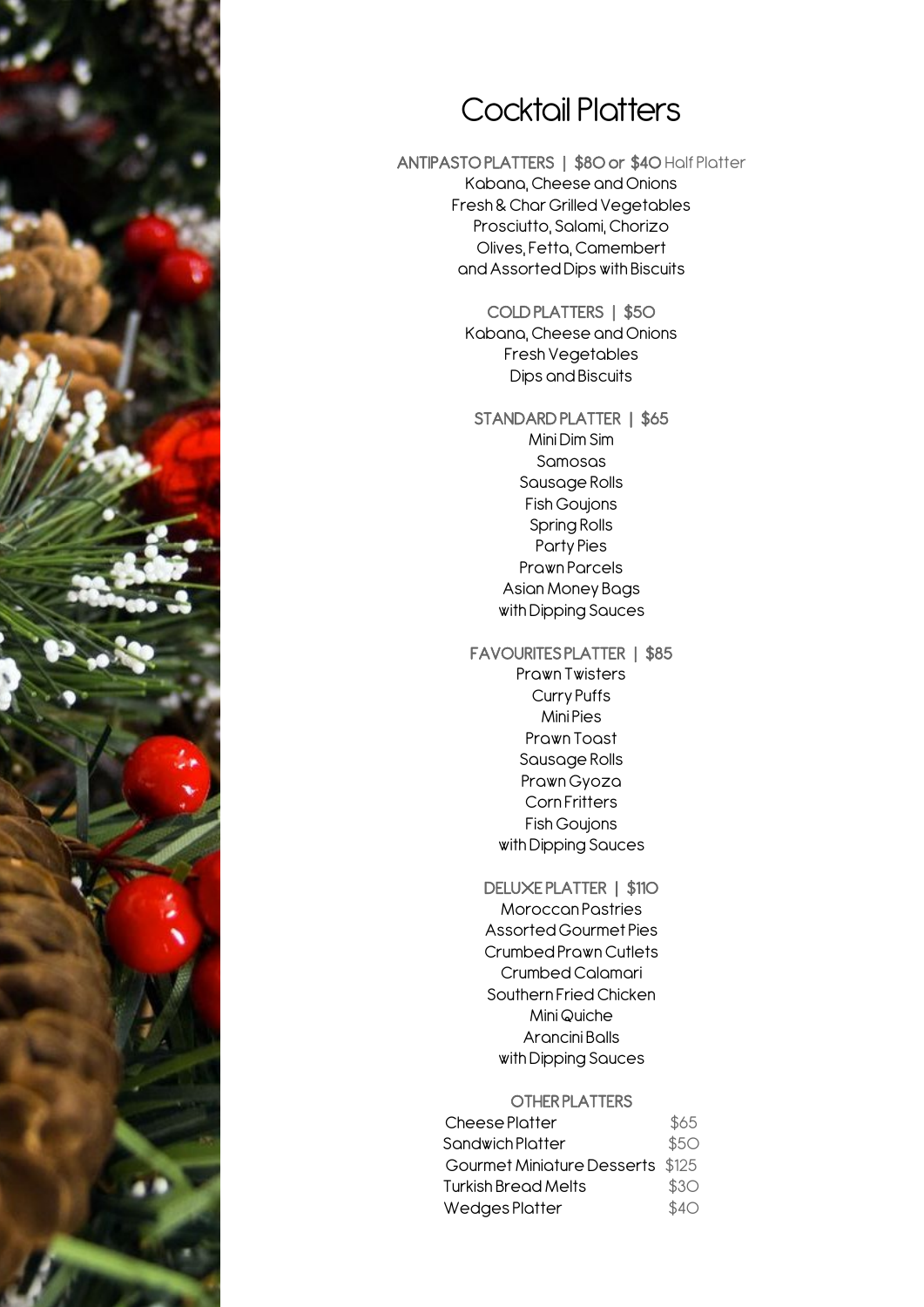## PLATED AND BUFFET SET-UP

Includes:

- $\star$  Use of the Function Room until 12am
- $\star$  Full room set up and cleaning
- \* Friendly Professional Service and Beverage Staff
- \* Floor layout to suit your needs
- White or Black Table Cloths and Folded White Linen Napkins
- \* Cake Table, Cloth and Coloured Runner
- \* Basic Christmas Centrepiece
- Use of Lectern, Microphone, Stage and Sound System

All Plated Menus and Buffet Menu packages also include

the 'Christmas Décor Package'

Including:

- \* Christmas Table Runners in selected colours
- Christmas Table Centerpieces
- \* Christmas Bon-Bons for each guest
- Decorated Christmas Tree
- Gift or Display tables decorated to suit

If a larger or complicated set up is required please ask our function manager who will be able to assist you with a quote. Sunday and public holiday functions incur a 10% surcharge on all costs.

### THE ROOMS

### The Ariadne Room

Up to 90 Guests @ 10 per table \$150 Room Hire

### The Lennox Room

Up to 90 Guests @ 10 per table \$150 Room Hire

### Room Eighteen Forty Two

Up to 180 Guests @ 10 per table \$250 Room Hire

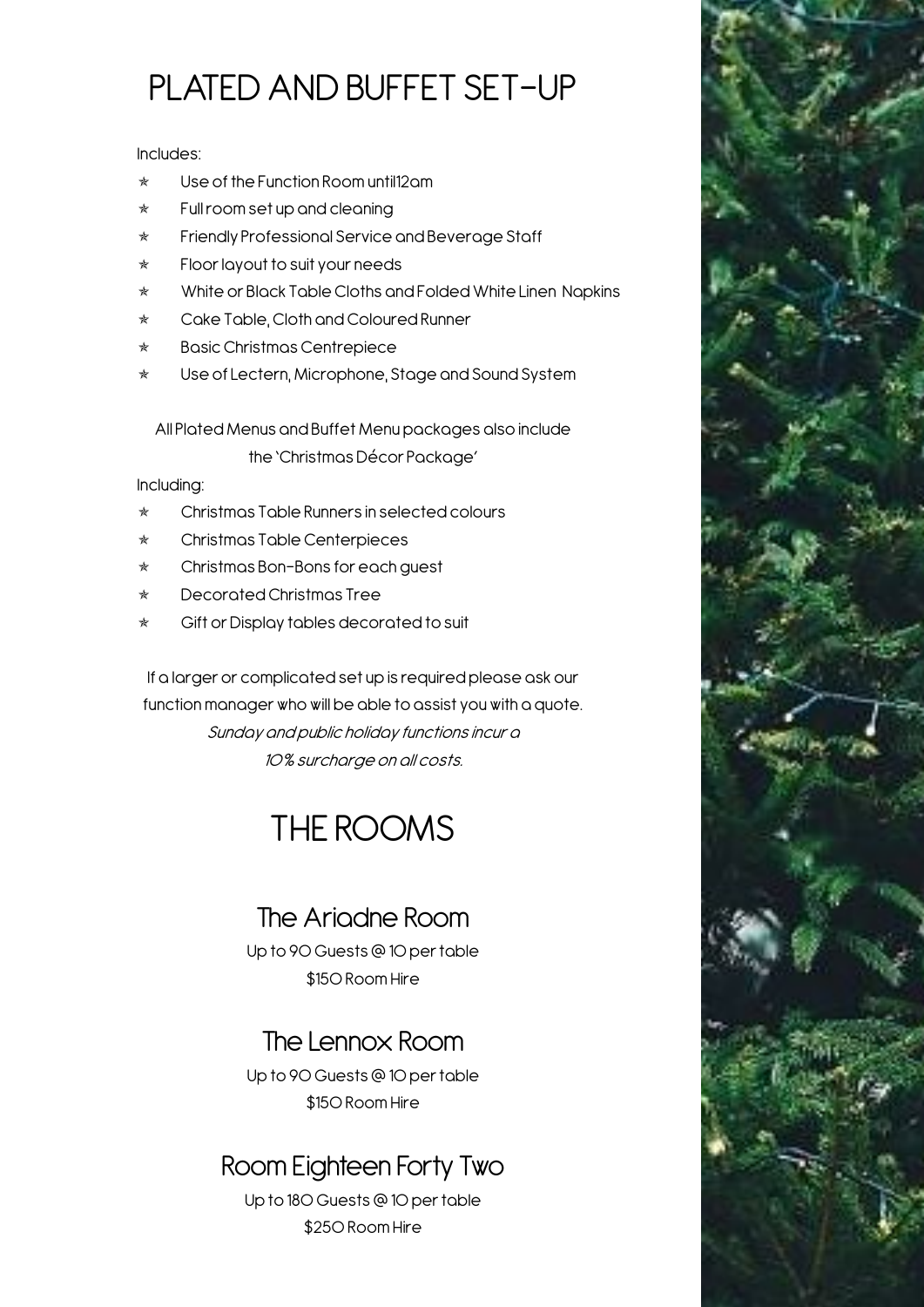

## CHRISTMAS PLATED MEALS

#### CLASSIC CHRISTMAS DINNER \$25.00

#### **Main**

Roast Chicken and Honey Baked Leg Ham Served with Roast Potato, Roast Pumpkin and Steamed **Vegetables** Freshly Baked Bread Rolls **Dessert** Pavlova and Fruit Salad Plum Pudding with Custard

#### CLASSIC DINING PACKAGES

| Entrée and Main: choice of 2 served alternately          | \$35.00 |
|----------------------------------------------------------|---------|
| Main and Dessert: choice of 2 served alternately         | \$35.00 |
| Entrée, Main and Dessert: choice of 2 served alternately | \$42.50 |

#### ENTRÉE

Chef's soup - pumpkin or creamy chicken and corn Grilled pork belly served with Asian slaw Prawn and avocado cocktail Thai chicken salad Smoked salmon Waldorf salad Beef tortellini with mushrooms, prosciutto and parmesan

#### MAIN

Sesame crusted salmon fillet served with Asian greens and a parsnip puree

Crusted lamb rack with sweet potato puree, French beans finished with a rosemary merlot jus

Charred chicken breast with sautéed prawns broccoli and roasted garlic mash and a citrus hollandaise

Baked barramundi fillet with lemon parsley potato gratin and grilled lemon

Grilled rib fillet with seeded mustard mash and greens with a bacon and mushroom gravy

Vegetarian dish

#### **DESSERT**

Baked New York cheesecake with strawberries and cream

Sticky date pudding with a salted butterscotch & vanilla bean sauce

Triple chocolate mousse cake finished with a white chocolate anglaise

Petite pavlova with fresh fruit salad & passionfruit

Berry panna cotta with toasted almonds & raspberries

Plum Pudding and Custard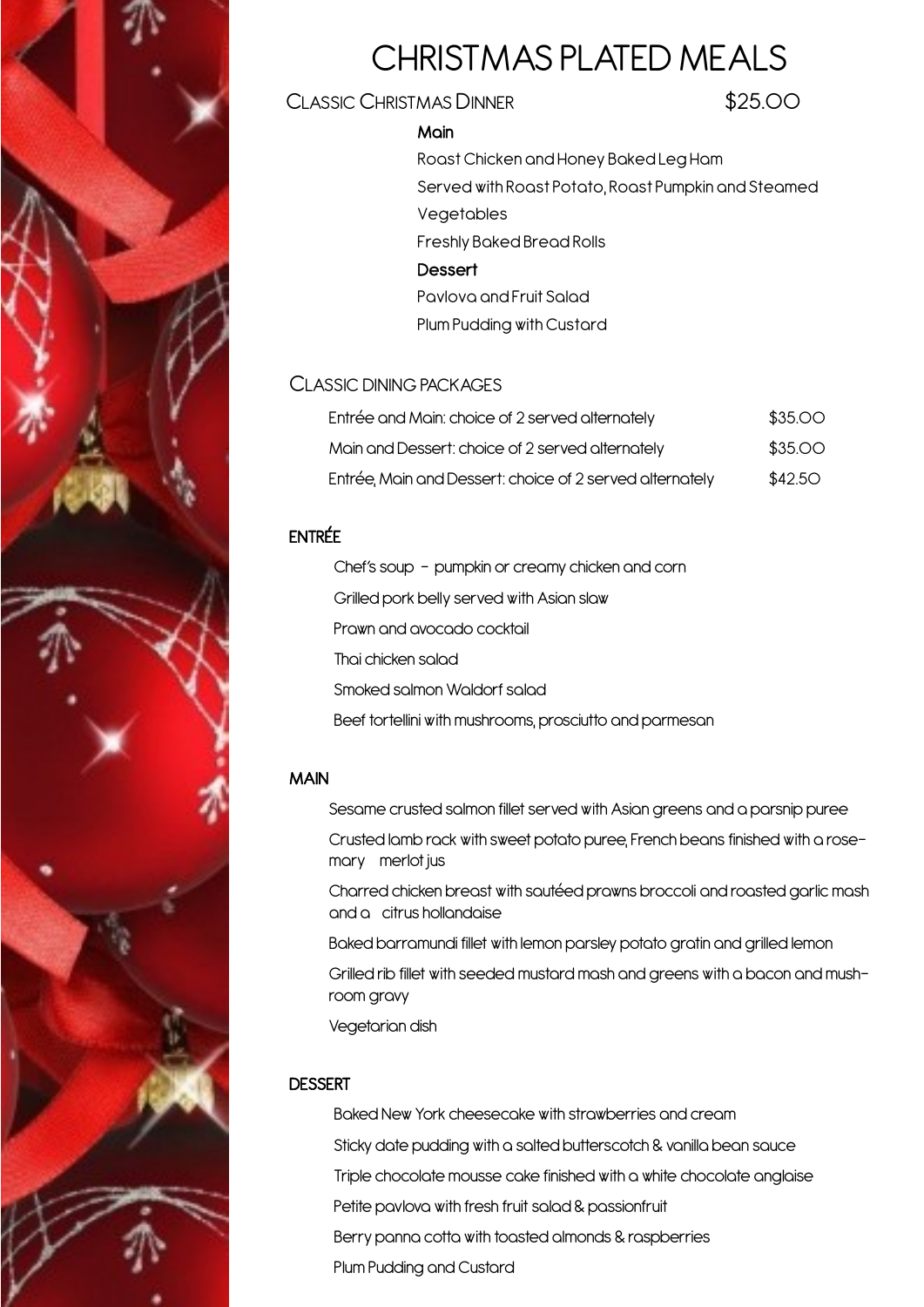### CHRISTMAS BUFFETS

OPTION ONE Cold Buffet \$29.00pp

#### Main Buffet

Cold Meat Platters including Chicken, Beef, Ham and Salami. Served with a selection of Chef's Salads including Caesar Salad, Potato Salad and Coleslaw Freshly Baked Bread Rolls.

#### Dessert Buffet

New York Cheesecake with Raspberry coulis and chantilly cream Death by Chocolate with an anglaise and chocolate glaze Petite Pavlova with seasonal fruit salad and a passionfruit syrup

Madura Tea and Coffee.

OPTION TWO Roast Buffet \$32.90pp

#### Main Buffet

Turkey Breast, Roast Chicken and Honey Baked Ham Roast Potato, Roast Pumpkin & Steamed Veg Potato Bake Freshly Baked Bread Rolls.

#### Dessert Buffet

New York Cheesecake with Raspberry coulis and chantilly cream Death by Chocolate with an anglaise and chocolate glaze Petite Pavlova with seasonal fruit salad and a passionfruit syrup Includes Madura Tea and Coffee.

OPTION THREE Hot and Cold Buffet \$45.00pp

#### Main Buffet

Turkey Breast, Honey Baked Ham, Roast Lamb and Roast Beef Cold Cuts of Roast Chicken and Ham Served with Roast Potato, Potato Bake, Cauliflower Au Gratin, Roasted Pumpkin, Steamed Vegetables and a selection of Chef's Salads including Caesar Salad, Potato Salad, Coleslaw and Pasta Salad Freshly Baked Bread Rolls.

#### Dessert Buffet

New York Cheesecake with Raspberry coulis and chantilly cream Death by Chocolate with an anglaise and chocolate glaze Petite Pavlova with seasonal fruit salad and a passionfruit syrup Includes Madura Tea and Coffee.